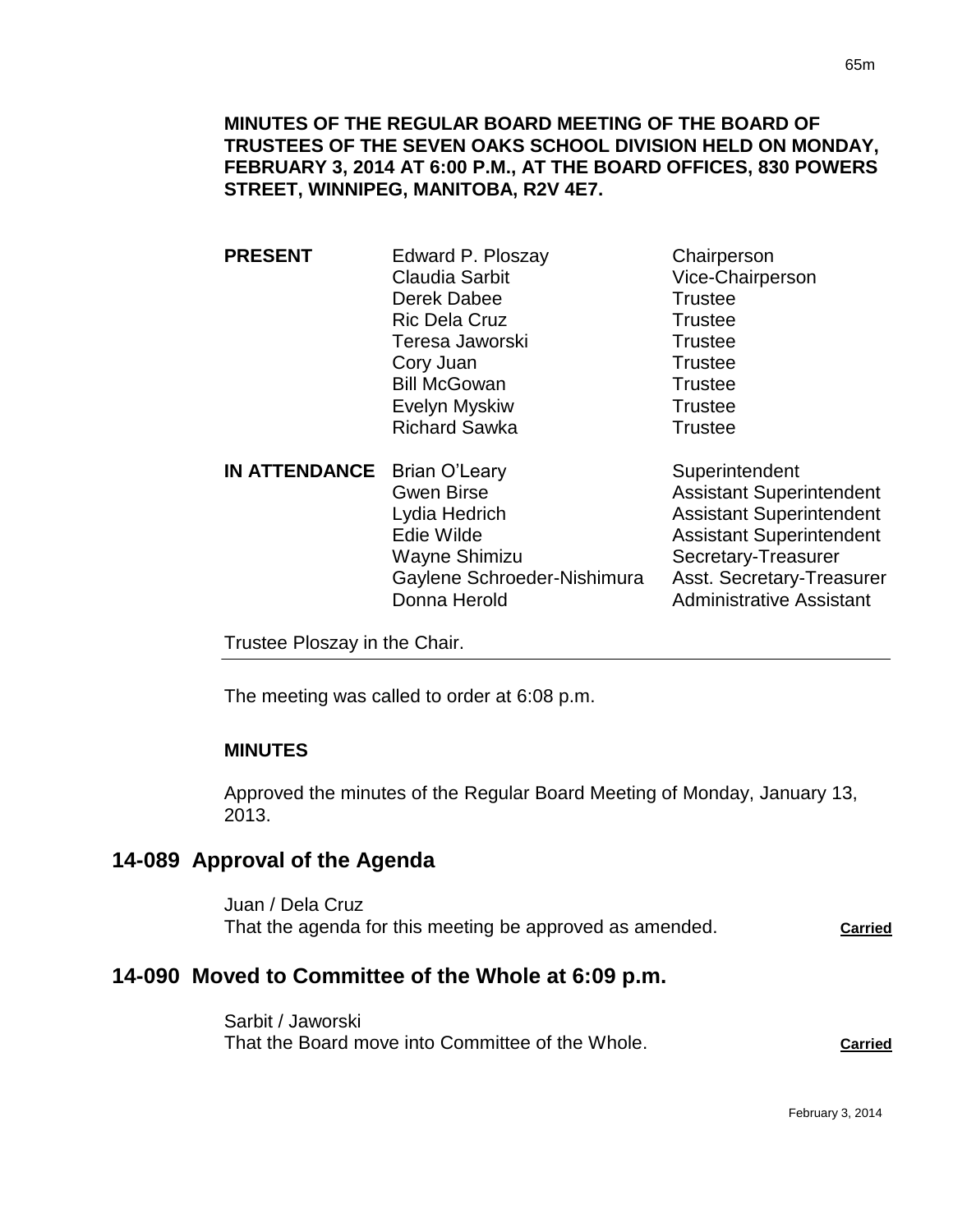Trustee Sarbit in the Chair.

### **OFFICER'S REPORTS**

Trustee Juan reported on the recent MSBA Regional meeting.

#### **SUPERINTENDENTS' REPORT**

The following matters were received as information:

- Personnel Matters.
- 2014-2015 Draft Budget Update.
- 2014 Report to the Community.

Trustee Ploszay in the Chair.

### **14-091 By-Law No. 1-2014**

#### McGowan / Dela Cruz

Approved that By-Law No. 1-2014 for the purpose of borrowing the sum of \$3,625,700.00 Dollars for the purpose of the Garden City Collegiate Science Room Upgrade (\$20,100.00), Victory School Stand Alone Childcare (\$718,500.00), Chillers and Cooling Tower Replacement at Maples Collegiate (\$255,000.00), New dual K-8 Amber Trails School (\$1,992,100.00), two unlinked Portable Classrooms at West St. Paul School (\$320,000.00) and two unlinked Portable Classrooms at École Belmont School (\$320,000.00) be given second reading.

#### **Carried**

## **14-092 By-Law No. 1-2014**

#### Myskiw / Jaworski

Approved that By-Law No. 1-2014 for the purpose of borrowing the sum of \$3,625,700.00 Dollars for the purpose of the Garden City Collegiate Science Room Upgrade (\$20,100.00), Victory School Stand Alone Childcare (\$718,500.00), Chillers and Cooling Tower Replacement at Maples Collegiate (\$255,000.00), New dual K-8 Amber Trails School (\$1,992,100.00), two unlinked Portable Classrooms at West St. Paul School (\$320,000.00) and two unlinked Portable Classrooms at École Belmont School (\$320,000.00) be given third and final reading, be signed and sealed.

#### **Carried**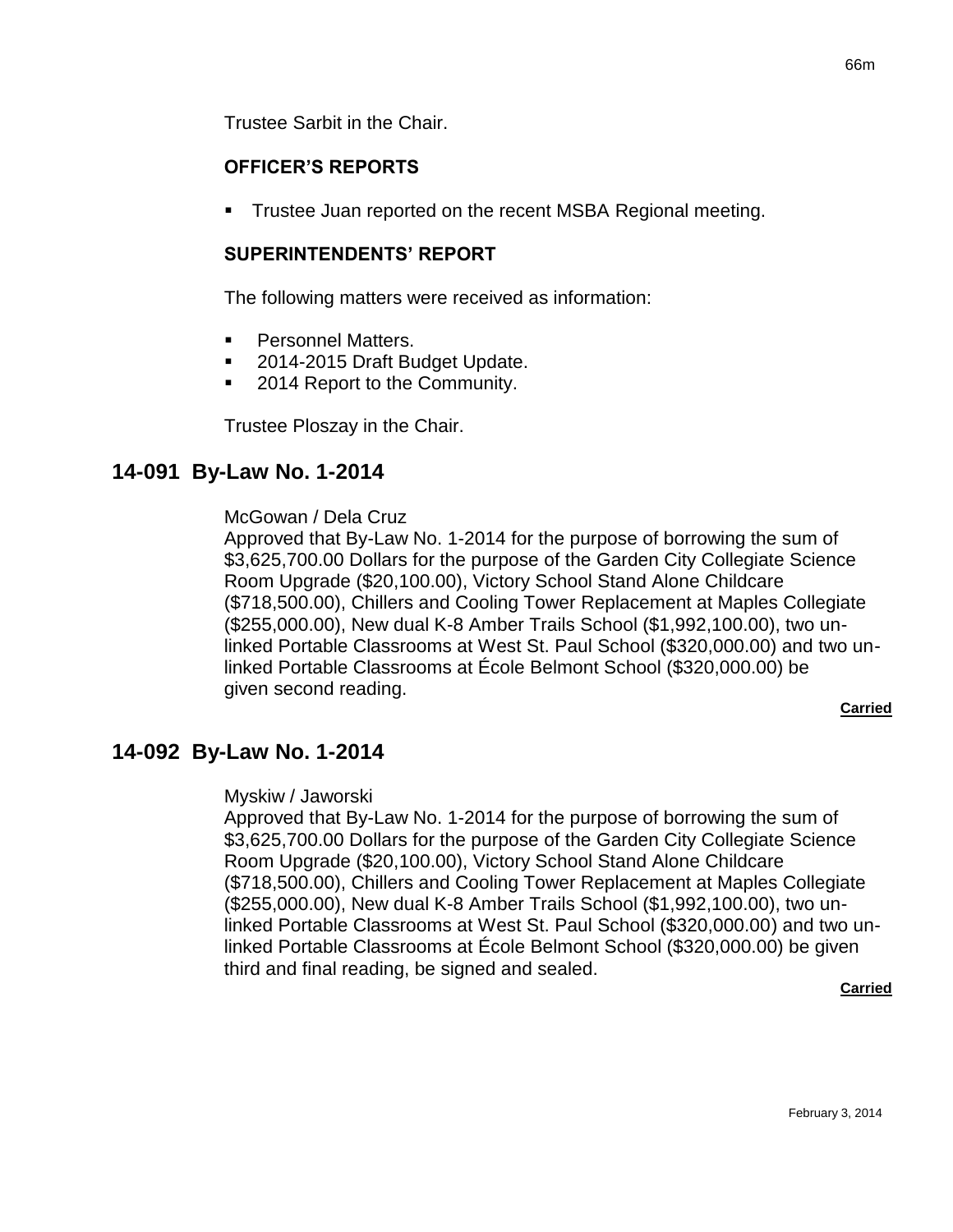## **14-093 Daycare – Red River School**

Myskiw / Juan

Approved the partnership between the Seven Oaks School Division and Sugar-N-Spice Kiddie Haven, Inc. to develop a daycare centre in the new Red River School. **Carried**

## **14-094 Consent Agenda**

Jaworski / McGowan That the Consent Agenda be approved. **Carried**

#### Croatian Pavilion Zagreb - Folklorama 2014

That the Board acknowledge the request received from the Croatian Pavilion Zagreb and approve the use of West Kildonan Collegiate for the 2014 Folklorama Festival.

### **POLICY COMMITTEE**

That Policy AC – JB: Commitment to Equity be deferred to the Policy Committee for further review.

### **CONFERENCE REPORTS**

Susan Kurbis, Vice-Principal, H.C. Avery School: ASCD Conference on Educational Leadership, October 31 to November 3, 2013 – Law Vegas, Nevada.

## **CORRESPONDENCE**

- Lynne Mavins, Director, Schools' Finance Branch: 2014/2015 Funding Announcement.
- Manitoba News Release: January 30, 2014 Province Maintains Commitment to Students and Families, Increases Education Funding by Two Per Cent. Minister Urges School Divisions to Exercise Budgetary Restraint, Keep Taxes Low for Manitoba Families.
- Honourable James Allum, Minister of Education and Advanced Learning: Letter to School Boards regarding Schools Funding Announcement.
- Karen Hurst: Steven Hurst Memorial Scholarship Fund.
- Keith Thomas, Risk Manager, Manitoba School Boards Association: Kindergarten Parent Information Sessions.
- MSBA e-bulletin, January 29, 2014.
- Metro Winnipeg Community Safety Protocol: A Collaborative Response to Students Engaging in High Risk Threat Making Behaviours.